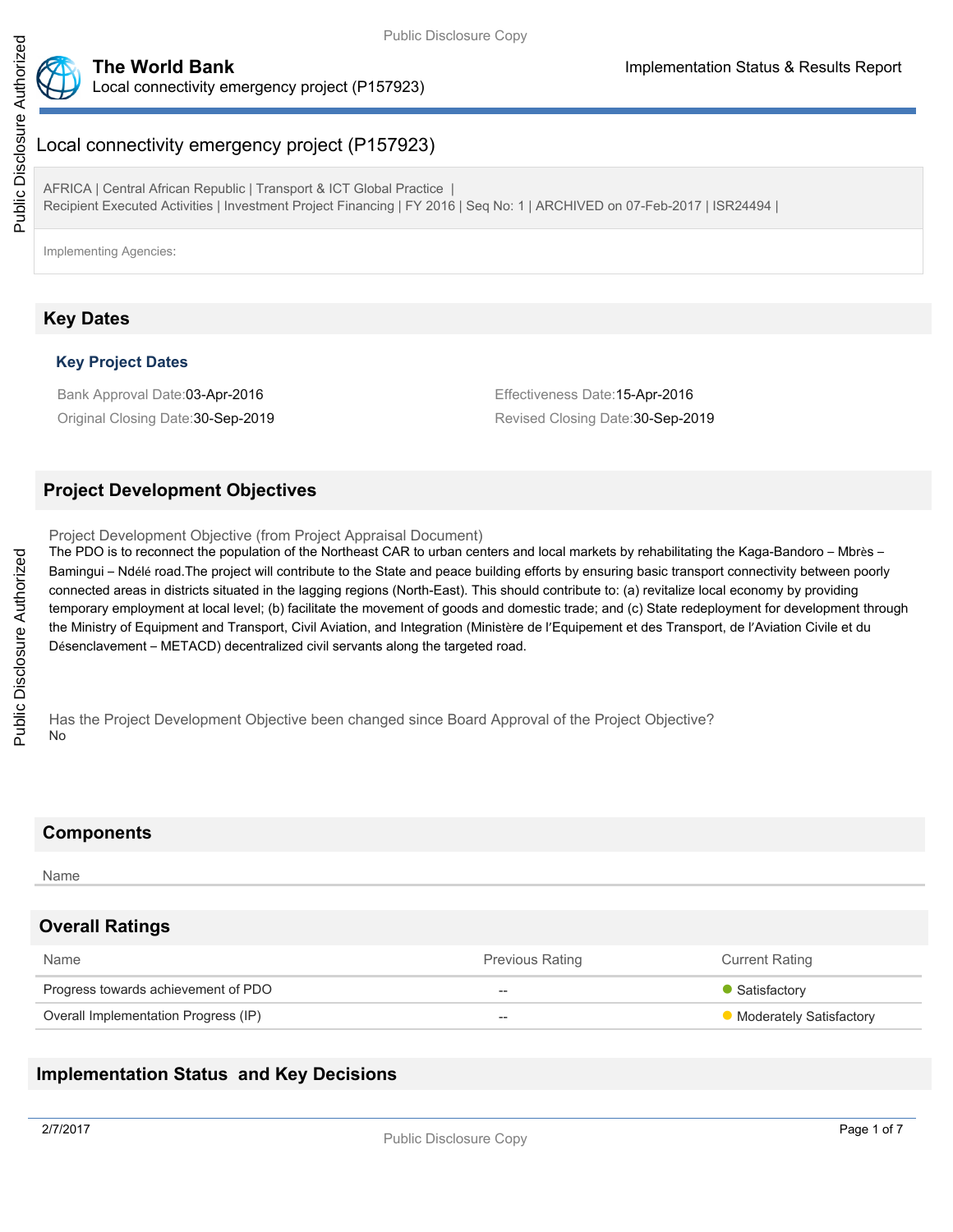The PDO remains of utmost relevance with regards to the current country development priorities, along with the Bank's Country Engagement strategy. The North-East part of the country still remains a lagging region compared to other parts of the country. CAR needs early tangible outcomes for the good of the population in order to foster stabilization and development. As such, the project has been designed in a cost-efficient manner as to have quick, tangible, and meaningful impact for the country.

In terms of progress: (a) the Disbursement Agreement has been signed and made effective, on April 15, 2016; (b) the first disbursement covering the first 9 months of projected expenditures has been released mid-June 2016; (c) a Memorandum of Understanding between the World Bank, MINUSCA and the Government was signed by President Touadera in August 2016; (d) the UNOPS core team has been recruited; (d) technical assessment and studies are finalized except for the Bamingui bridge for which they are in progress; (e) the procurement of Labor Intensive Public Works (LIPW) equipment has been completed and (f) community engagement has started between Bamingui and Ndélé but is delayed between Kaga-Bandoro and Bamingui, due to security concerns.

In terms of first activities to be carried out: (a) the geotechnical studies for the Bamingui bridge will be finalized; (b) the LIPW will be launched between Bamingui and Ndélé at the beginning of 2017 and (c) contracts for the drainage and bridge rehabilitation and construction works are expected to be awarded at the beginning of 2017.

### **Risks**

### **Overall Risk Rating**

| <b>Risk Category</b> | Rating at Approval | <b>Previous Rating</b> | <b>Current Rating</b>      |
|----------------------|--------------------|------------------------|----------------------------|
| Overall              | High               | $-$                    | $\blacktriangleright$ High |

### **Results**

### **Project Development Objective Indicators**

| ▶ Direct project beneficiaries (Number, Core) |                 |                   |                  |             |  |  |
|-----------------------------------------------|-----------------|-------------------|------------------|-------------|--|--|
|                                               | <b>Baseline</b> | Actual (Previous) | Actual (Current) | End Target  |  |  |
| Value                                         | 0.00            | $- -$             | 0.00             | 37,000.00   |  |  |
| Date                                          | 01-Mar-2016     | $\hspace{0.05cm}$ | 30-Dec-2016      | 30-Sep-2019 |  |  |
|                                               |                 |                   |                  |             |  |  |

Female beneficiaries (Percentage, Core Supplement)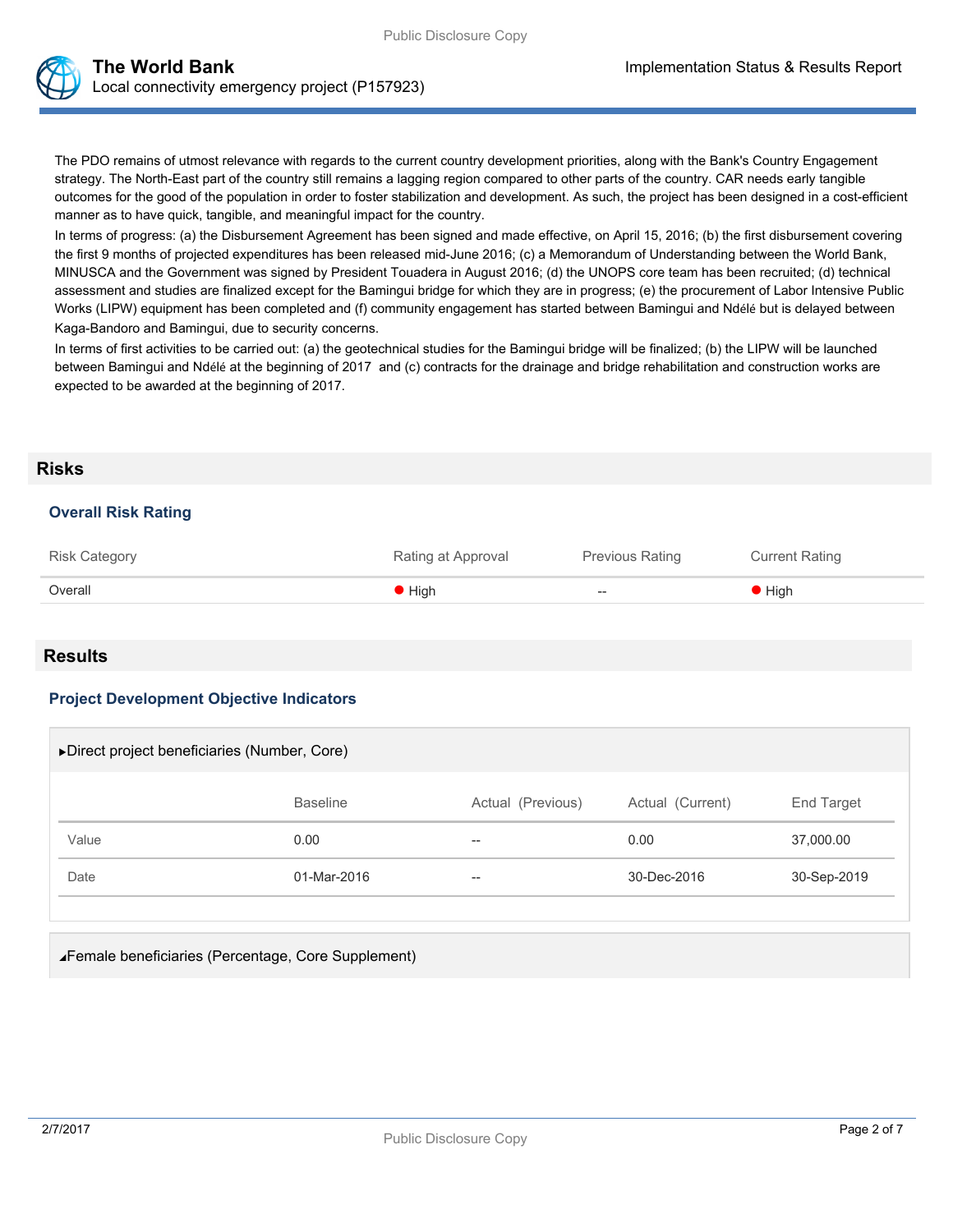



### **The World Bank Implementation Status & Results Report** Local connectivity emergency project (P157923)

|       | <b>Baseline</b> | Actual (Previous)        | Actual (Current) | End Target |
|-------|-----------------|--------------------------|------------------|------------|
| Value | 0.00            | $\overline{\phantom{m}}$ | 0.00             | 50.00      |
|       |                 |                          |                  |            |

# Average daily traffic (all types of vehicle included) (vehicle per day) (Number, Custom) Baseline **Actual (Previous)** Actual (Current) End Target Value 3.00 -- - - - - - - - 120.00 Date 01-Mar-2016 -- 30-Dec-2016 30-Sep-2019

### Number of man-days created through the Labor Intensive Public Works activities (including share of man-days created for women) (Number, Custom)

|       | <b>Baseline</b> | Actual (Previous) | Actual (Current) | End Target  |
|-------|-----------------|-------------------|------------------|-------------|
| Value | 0.00            | $- -$             | 0.00             | 75,000.00   |
| Date  | 01-Mar-2016     | $- -$             | 30-Dec-2016      | 30-Sep-2019 |

# Share of man-days created for women (Percentage, Custom Supplement) Baseline **Actual (Previous)** Actual (Current) End Target Value 6 23.00 0.00 -- 0.00 0.00 -- 0.00 0.00 33.00

### Overall Comments

### **Intermediate Results Indicators**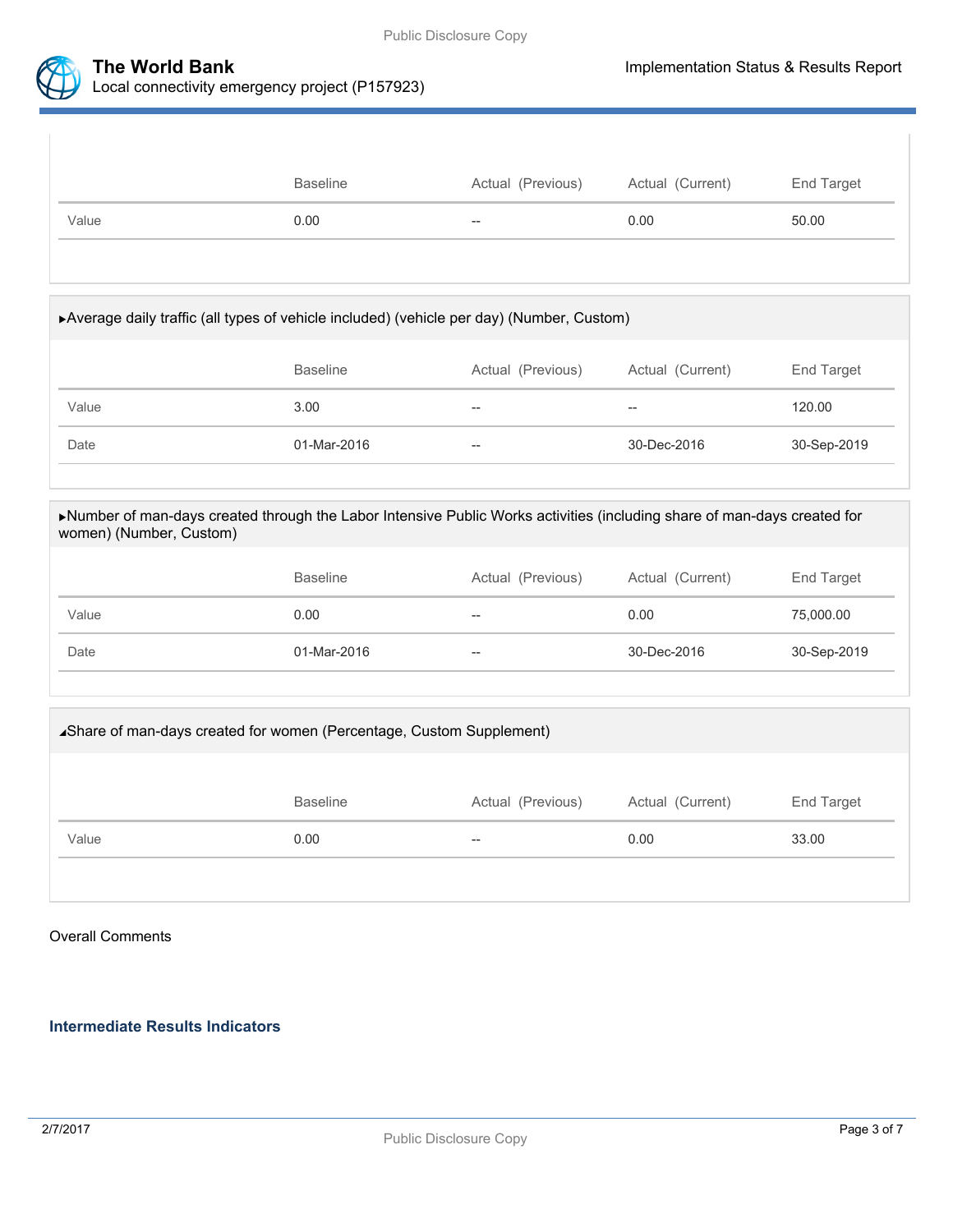

| Number of bridges rehabilitated (Number, Custom) |                 |                   |                  |             |  |  |
|--------------------------------------------------|-----------------|-------------------|------------------|-------------|--|--|
|                                                  | <b>Baseline</b> | Actual (Previous) | Actual (Current) | End Target  |  |  |
| Value                                            | 0.00            | $- -$             | 0.00             | 13.00       |  |  |
| Date                                             | 01-Mar-2016     | $- -$             | 30-Dec-2016      | 30-Sep-2019 |  |  |
|                                                  |                 |                   |                  |             |  |  |

| Number of bridges constructed (Number, Custom) |                   |                  |             |  |  |
|------------------------------------------------|-------------------|------------------|-------------|--|--|
| <b>Baseline</b>                                | Actual (Previous) | Actual (Current) | End Target  |  |  |
| 0.00                                           | $- -$             | 0.00             | 1.00        |  |  |
| 01-Mar-2016                                    | $- -$             | 30-Dec-2016      | 30-Sep-2019 |  |  |
|                                                |                   |                  |             |  |  |

| Number of culverts rehabilitated (Number, Custom) |                 |                   |                  |             |  |  |
|---------------------------------------------------|-----------------|-------------------|------------------|-------------|--|--|
|                                                   | <b>Baseline</b> | Actual (Previous) | Actual (Current) | End Target  |  |  |
| Value                                             | 0.00            | $- -$             | 0.00             | 49.00       |  |  |
| Date                                              | 01-Mar-2016     | $\hspace{0.05cm}$ | 30-Dec-2016      | 30-Sep-2019 |  |  |
|                                                   |                 |                   |                  |             |  |  |

| ▶Number of culverts constructed (Number, Custom) |                   |                  |             |  |  |
|--------------------------------------------------|-------------------|------------------|-------------|--|--|
| <b>Baseline</b>                                  | Actual (Previous) | Actual (Current) | End Target  |  |  |
| 0.00                                             | $- -$             | 0.00             | 57.00       |  |  |
| 01-Mar-2016                                      | $- -$             | 30-Dec-2016      | 30-Sep-2019 |  |  |
|                                                  |                   |                  |             |  |  |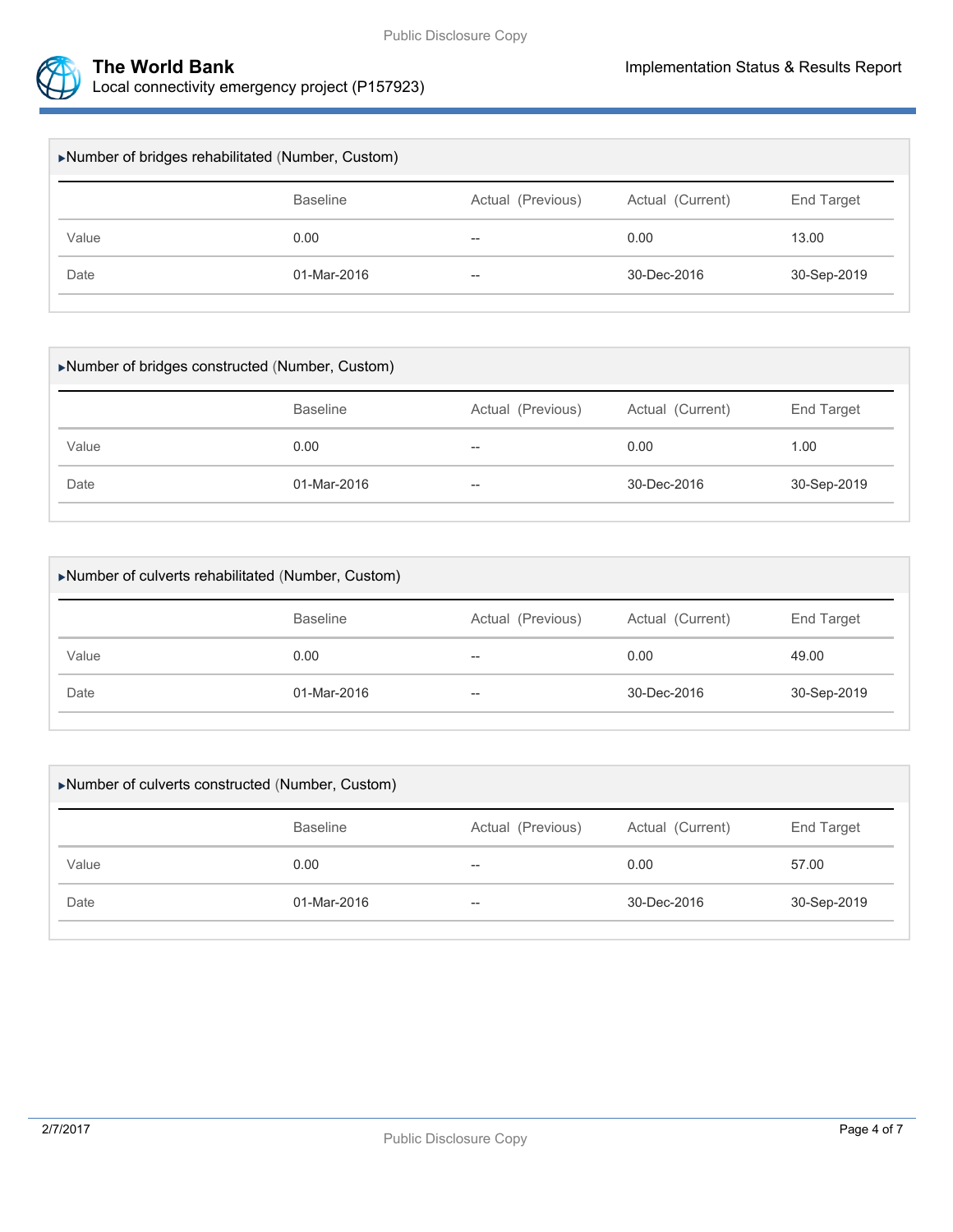

|                 | $\blacktriangleright$ Number of ditches constructed (Meter(m), Custom) |                   |                  |  |  |  |  |
|-----------------|------------------------------------------------------------------------|-------------------|------------------|--|--|--|--|
| <b>Baseline</b> |                                                                        |                   | End Target       |  |  |  |  |
| 0.00            | $\overline{\phantom{m}}$                                               | 0.00              | 200,000.00       |  |  |  |  |
| 01-Mar-2016     | $\overline{\phantom{m}}$                                               | 30-Dec-2016       | 30-Sep-2019      |  |  |  |  |
|                 |                                                                        | Actual (Previous) | Actual (Current) |  |  |  |  |

| Number of rain barriers constructed (Number, Custom) |                 |                   |                  |             |  |  |
|------------------------------------------------------|-----------------|-------------------|------------------|-------------|--|--|
|                                                      | <b>Baseline</b> | Actual (Previous) | Actual (Current) | End Target  |  |  |
| Value                                                | 0.00            | --                | 0.00             | 14.00       |  |  |
| Date                                                 | 01-Mar-2016     | $- -$             | 30-Dec-2016      | 30-Sep-2019 |  |  |
|                                                      |                 |                   |                  |             |  |  |

| Number of functioning rain barriers (Number, Custom) |                 |                   |                  |             |  |  |
|------------------------------------------------------|-----------------|-------------------|------------------|-------------|--|--|
|                                                      | <b>Baseline</b> | Actual (Previous) | Actual (Current) | End Target  |  |  |
| Value                                                | 0.00            | --                | 0.00             | 14.00       |  |  |
| Date                                                 | 01-Mar-2016     | $- -$             | 30-Dec-2016      | 30-Sep-2019 |  |  |
|                                                      |                 |                   |                  |             |  |  |

| Number of kilometers of road maintained under the project (Kilometers, Custom) |                 |                   |                  |             |  |
|--------------------------------------------------------------------------------|-----------------|-------------------|------------------|-------------|--|
|                                                                                | <b>Baseline</b> | Actual (Previous) | Actual (Current) | End Target  |  |
| Value                                                                          | 0.00            | --                | 0.00             | 333.00      |  |
| Date                                                                           | 01-Mar-2016     | --                | 30-Dec-2016      | 30-Sep-2019 |  |
|                                                                                |                 |                   |                  |             |  |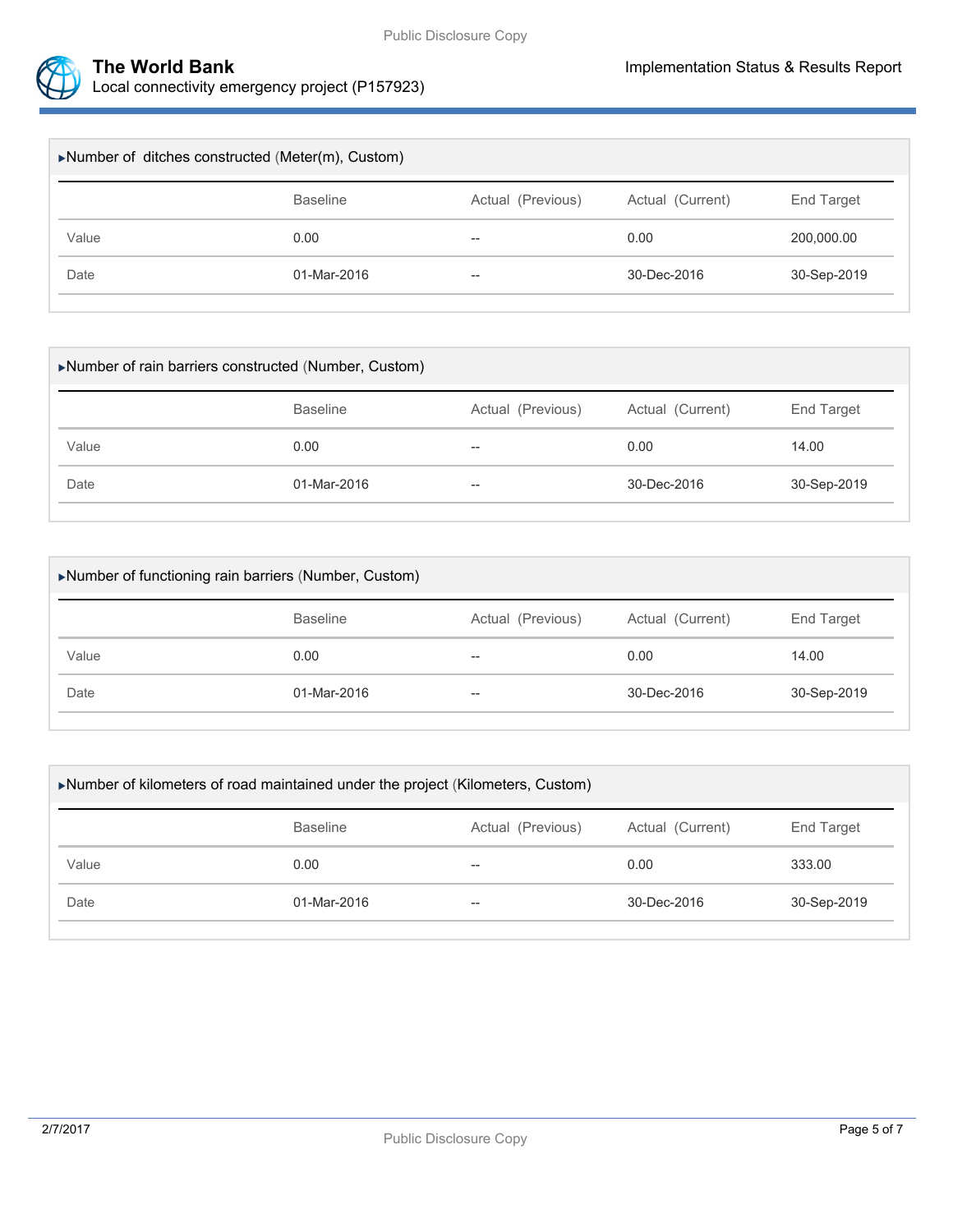

| ▶Number of MINTP offices rehabilitated and re-equipped (Number, Custom) |                 |                   |                  |                   |  |
|-------------------------------------------------------------------------|-----------------|-------------------|------------------|-------------------|--|
|                                                                         | <b>Baseline</b> | Actual (Previous) | Actual (Current) | <b>End Target</b> |  |
| Value                                                                   | 0.00            | $- -$             | 0.00             | 2.00              |  |
| Date                                                                    | 01-Mar-2016     | $- -$             | 30-Dec-2016      | 30-Sep-2019       |  |
|                                                                         |                 |                   |                  |                   |  |

| ▶Number of technical assistance workshops delivered to MINTP (Number, Custom) |                 |                   |                  |                   |  |
|-------------------------------------------------------------------------------|-----------------|-------------------|------------------|-------------------|--|
|                                                                               | <b>Baseline</b> | Actual (Previous) | Actual (Current) | <b>End Target</b> |  |
| Value                                                                         | 0.00            | --                | 0.00             | 4.00              |  |
| Date                                                                          | 01-Mar-2016     | $- -$             | 30-Dec-2016      | 30-Sep-2019       |  |

### Overall Comments

### **Data on Financial Performance**

### **Disbursements (by loan)**

| Project                    | Loan/Credit/TF | <b>Status</b> | Currency      | Original    | Revised      | Cancelled                 | Disbursed | Undisbursed        | <b>Disbursed</b>  |
|----------------------------|----------------|---------------|---------------|-------------|--------------|---------------------------|-----------|--------------------|-------------------|
| P157923                    | TF-A2340       | Effective     | USD           | 4.90        | 4.90         | 0.00                      | 1.81      | 3.09               | 37%               |
| <b>Key Dates (by loan)</b> |                |               |               |             |              |                           |           |                    |                   |
| Project                    | Loan/Credit/TF | <b>Status</b> | Approval Date |             | Signing Date | <b>Effectiveness Date</b> |           | Orig. Closing Date | Rev. Closing Date |
| P157923                    | TF-A2340       | Effective     | 15-Apr-2016   | 15-Apr-2016 |              | 15-Apr-2016               |           | 30-Sep-2019        | 30-Sep-2019       |

### **Cumulative Disbursements**